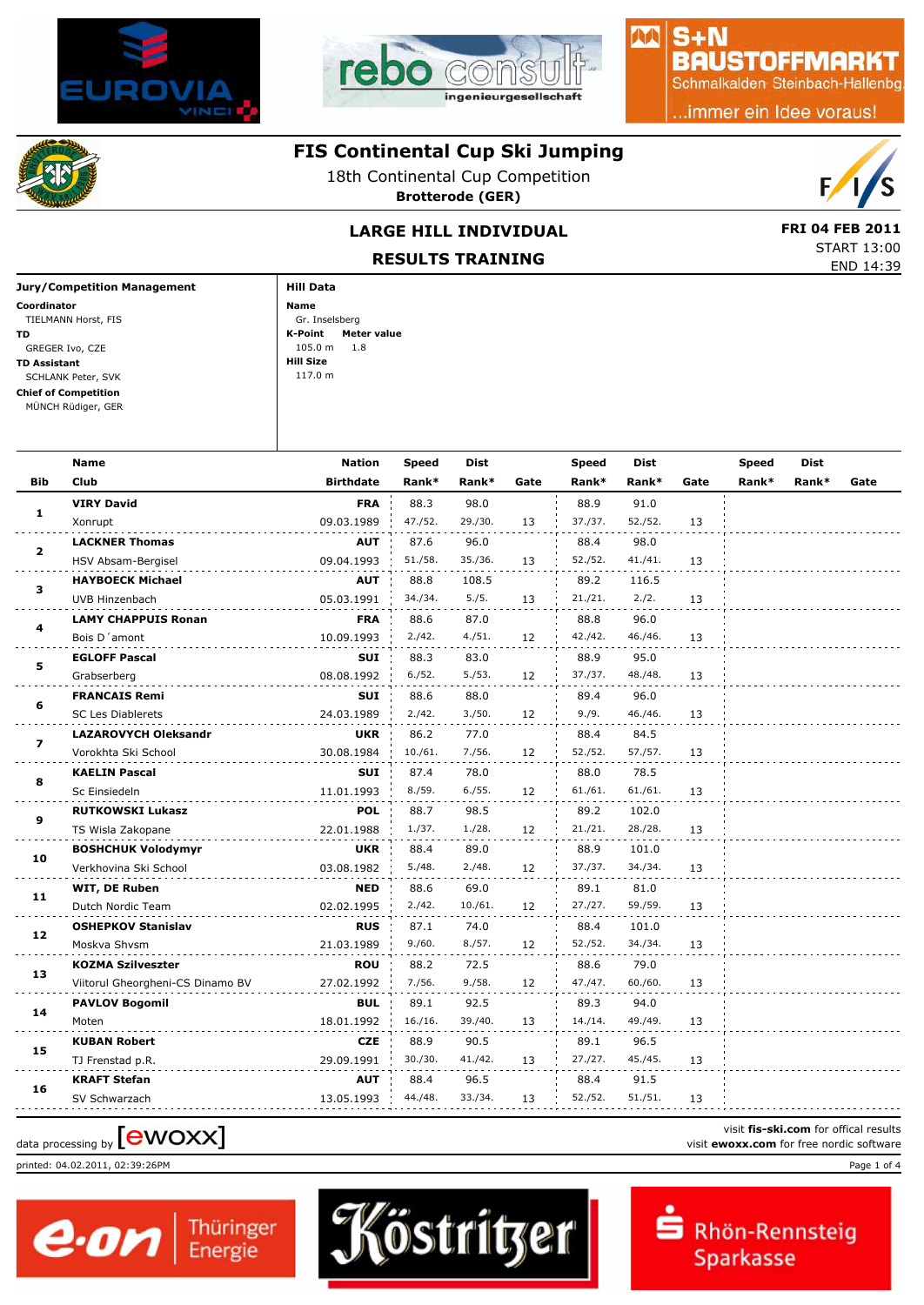



### $S + N$ **BAUSTOFFMARKT**

M

Schmalkalden Steinbach-Hallenbg

.immer ein Idee voraus!

|     | Name                            | <b>Nation</b>    | Speed                       | Dist                                      |      | Speed   | Dist    |      | Speed | Dist  |      |
|-----|---------------------------------|------------------|-----------------------------|-------------------------------------------|------|---------|---------|------|-------|-------|------|
| Bib | Club                            | <b>Birthdate</b> | Rank*                       | Rank*                                     | Gate | Rank*   | Rank*   | Gate | Rank* | Rank* | Gate |
|     | <b>KARAULOV Ivan</b>            | <b>KAZ</b>       |                             |                                           |      |         |         |      |       |       |      |
| 17  | Almaty                          | 23.06.1980       |                             |                                           |      |         |         |      |       |       |      |
|     | <b>PAERN Illimar</b>            | EST              | 89.4                        | 88.5                                      |      | 89.3    | 100.0   |      |       |       |      |
| 18  | Skiclub Elva                    | 27.10.1988       | 7./7.                       | 47./49.                                   | 13   | 14./14. | 37./37. | 13   |       |       |      |
|     | <b>KALINITSCHENKO Anton</b>     | <b>RUS</b>       | 88.3                        | 90.5                                      |      | 88.5    | 97.0    |      |       |       |      |
| 19  |                                 | 22.07.1982       | 47./52.                     | 41./42.                                   | 13   | 48./48. | 44./44. | 13   |       |       |      |
|     | <b>KOZISEK Cestmir</b>          | <b>CZE</b>       | 89.2                        | 90.0                                      |      | 89.1    | 97.5    |      |       |       |      |
| 20  | LSK Lomnice nad Popelkou        | 09.11.1991       | 13./13.                     | 44./45.                                   | 13   | 27./27. | 42./42. | 13   |       |       |      |
|     | <b>DE CRIGNIS Alessio</b>       | ITA              | 88.3                        | 90.0                                      |      | 88.2    | 89.5    |      |       |       |      |
| 21  | S.S. Ravascletto                | 18.05.1990       | 47./52.                     | 44./45.                                   | 13   | 59./59. | 53./53. | 13   |       |       |      |
|     | <b>TUDOR Remus</b>              | <b>ROU</b>       | 88.2                        | 72.5                                      |      | 88.2    | 87.0    |      |       |       |      |
| 22  | CSS Brasovia                    | 17.03.1993       | 50./56.                     | 59./59.<br>55./55.<br>50./58.<br>13<br>13 |      |         |         |      |       |       |      |
|     | <b>MABBOUX Alexandre</b>        | <b>FRA</b>       | 89.2                        | 103.0                                     |      | 89.3    | 101.5   |      |       |       |      |
| 23  | Le Grand Bornand                | 19.09.1991       | 13./13.                     | 18./18.                                   | 13   | 14./14. | 31./31. | 13   |       |       |      |
|     | <b>DELLASEGA Roberto</b>        | <b>ITA</b>       | 89.1                        | 100.5                                     |      | 89.2    | 97.5    |      |       |       |      |
| 24  | G.S. FIAMME GIALLE              | 15.06.1990       | 16./16.                     | 25./25.                                   | 13   | 21./21. | 42./42. | 13   |       |       |      |
|     | <b>LEBAN Luka</b>               | <b>SLO</b>       | 88.8                        | 90.0                                      |      | 89.4    | 110.0   |      |       |       |      |
| 25  | <b>NSK Trzic Trifix</b>         | 17.09.1992       | 34./34.                     | 44./45.                                   | 13   | 9./9.   | 8./8.   | 13   |       |       |      |
|     |                                 | <b>UKR</b>       | 89.4                        | 87.0                                      |      | 89.0    | 89.0    |      |       |       |      |
| 26  | <b>SHUMBARETS Vitaliy</b>       |                  | 7./7.                       | 48./51.                                   |      | 32./32. | 54./54. |      |       |       |      |
|     | <b>SKA Tysovets</b>             | 14.07.1983       |                             |                                           | 13   |         |         | 13   |       |       |      |
| 27  | <b>DESCHWANDEN Gregor</b>       | SUI              | 89.0                        | 95.0                                      |      | 89.0    | 105.5   |      |       |       |      |
|     | <b>SC Horw</b>                  | 27.02.1991       | 23./23.                     | 36./37.                                   | 13   | 32./32. | 21./21. | 13   |       |       |      |
| 28  | ZIOBRO Jan                      | <b>POL</b>       | 89.0                        | 91.5                                      |      | 88.5    | 83.0    |      |       |       |      |
|     | WKS Zakopane                    | 24.06.1991       | 23./23.                     | 40./41.                                   | 13   | 48./48. | 58./58. | 13   |       |       |      |
| 29  | <b>KUBACKI Dawid</b>            | <b>POL</b>       | 88.8                        | 97.5                                      |      | 89.0    | 105.0   |      |       |       |      |
|     | TS Wisla Zakopane               | 12.03.1990       | 34./34.                     | 30./31.                                   | 13   | 32./32. | 24./24. | 13   |       |       |      |
| 30  | <b>BACHLEDA Marcin</b>          |                  | <b>POL</b><br>89.0<br>102.0 |                                           |      | 89.1    | 106.0   |      |       |       |      |
|     | TS Wisla Zakopane               | 04.09.1982       | 23./23.                     | 21./21.                                   | 13   | 27./27. | 17./17. | 13   |       |       |      |
| 31  | <b>DESCOMBES SEVOIE Vincent</b> | <b>FRA</b>       | 88.6                        | 103.0                                     |      | 88.4    | 104.5   |      |       |       |      |
|     | Douanes les Houches             | 09.01.1984       | 41./42.                     | 18./18.                                   | 13   | 52./52. | 26./26. | 13   |       |       |      |
| 32  | <b>PETERKA Primoz</b>           | <b>SLO</b>       | 89.7                        | 109.0                                     |      | 89.5    | 110.0   |      |       |       |      |
|     | SK Triglav Kranj                | 28.02.1979       | 4./4.                       | 4./4.                                     | 13   | 7./7.   | 8./8.   | 13   |       |       |      |
| 33  | <b>CIKL Martin</b>              | <b>CZE</b>       | 89.1                        | 100.0                                     |      | 89.2    | 108.0   |      |       |       |      |
|     | Dukla Liberec                   | 17.08.1987       | 16./16.                     | 26./26.                                   | 13   | 21./21. | 13./13. | 13   |       |       |      |
| 34  | <b>URBANC Rok</b>               | <b>SLO</b>       | 88.9                        | 105.0                                     |      | 88.9    | 107.0   |      |       |       |      |
|     | SK Triglav Kranj                | 28.02.1985       | 30./30.                     | 11./11.                                   | 13   | 37./37. | 15./15. | 13   |       |       |      |
| 35  | ZAPOTOCZNY Andrzej              | <b>POL</b>       | 89.4                        | 103.0                                     |      | 89.6    | 99.0    |      |       |       |      |
|     | AZS ZAKOPANE                    | 16.10.1991       | 7./7.                       | 18./18.                                   | 13   | 5./5.   | 38./38. | 13   |       |       |      |
| 36  | <b>BRESADOLA Davide</b>         | ITA              | 88.7                        | 110.5                                     |      | 88.4    | 107.5   |      |       |       |      |
|     | C.S. Esercito                   | 10.09.1988       | 37./37.                     | 2./2.                                     | 13   | 52./52. | 14./14. | 13   |       |       |      |
| 37  | <b>CHERVYAKOV Georgiy</b>       | <b>RUS</b>       | 88.5                        | 72.5                                      |      | 88.5    | 86.0    |      |       |       |      |
|     | Moskva Shvsm Skiclub            | 15.02.1990       | 42./46.                     | 50./58.                                   | 13   | 48./48. | 56./56. | 13   |       |       |      |
| 38  | <b>KLUSEK Bartlomiej</b>        | <b>POL</b>       | 89.1                        | 101.0                                     |      | 89.1    | 101.5   |      |       |       |      |
|     | LKS Klmczok Bystra              | 15.01.1993       | 16./16.                     | 22./22.                                   | 13   | 27./27. | 31./31. | 13   |       |       |      |
|     | <b>DELLASEGA Diego</b>          | ITA              | 89.0                        | 94.0                                      |      | 89.4    | 99.0    |      |       |       |      |
| 39  | G.S. FIAMME ORO                 | 04.12.1990       | 23./23.                     | 37./38.                                   | 13   | 9./9.   | 38./38. | 13   |       |       |      |
|     | <b>KRAUS Marinus</b>            | <b>GER</b>       | 88.7                        | 97.0                                      |      | 89.0    | 101.5   |      |       |       |      |
| 40  | Wsv Oberaudorf                  | 13.02.1991       | 37./37.                     | 31./32.                                   | 13   | 32./32. | 31./31. | 13   |       |       |      |
|     |                                 |                  |                             |                                           |      |         |         |      |       |       |      |

# visit fis-ski.com for offical results<br>visit **ewoxx.com** for free nordic software<br>visit **ewoxx.com** for free nordic software

printed: 04.02.2011, 02:39:26PM Page 2 of 4



Rhön-Rennsteig Sparkasse

visit **fis-ski.com** for offical results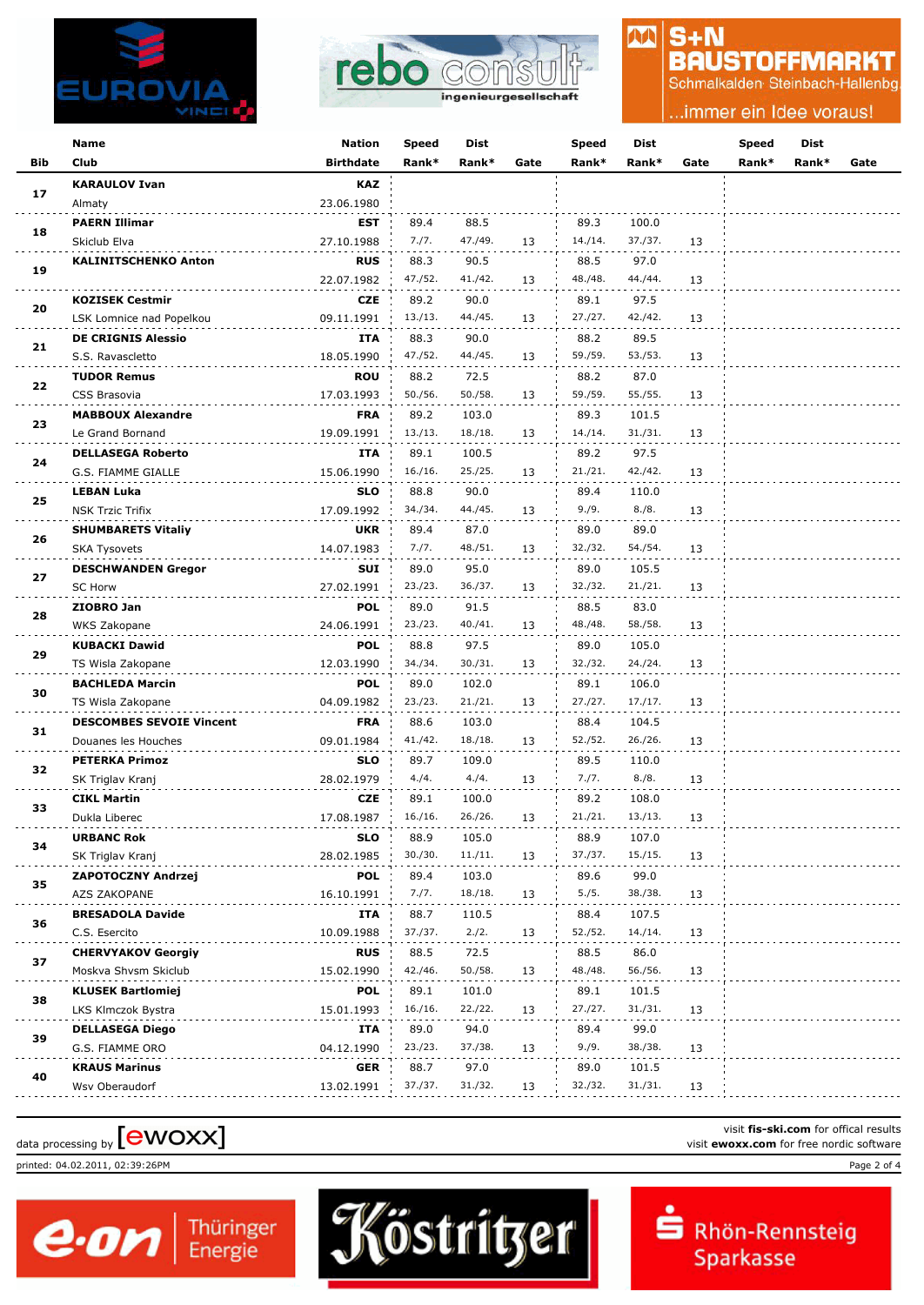



#### $S + N$ **BAUSTOFFMARKT**

AA

Schmalkalden Steinbach-Hallenbg

#### .immer ein Idee voraus!

|            | Name                        | <b>Nation</b>    | <b>Speed</b> | Dist    |      | <b>Speed</b> | Dist    |      | Speed | <b>Dist</b> |      |
|------------|-----------------------------|------------------|--------------|---------|------|--------------|---------|------|-------|-------------|------|
| <b>Bib</b> | Club                        | <b>Birthdate</b> | Rank*        | Rank*   | Gate | Rank*        | Rank*   | Gate | Rank* | Rank*       | Gate |
|            | <b>SCHIFFNER Markus</b>     | <b>AUT</b>       | 88.7         | 101.0   |      | 88.7         | 93.5    |      |       |             |      |
| 41         | UVB Hinzenbach              | 05.06.1992       | 37./37.      | 22./22. | 13   | 46./46.      | 50./50. | 13   |       |             |      |
|            | <b>EISENBICHLER Markus</b>  | GER              | 88.4         | 97.0    |      | 88.4         | 106.0   |      |       |             |      |
| 42         | <b>TSV Siegsdorf</b>        | 03.04.1991       | 44./48.      | 31./32. | 13   | 52./52.      | 17./17. | 13   |       |             |      |
|            | <b>VACULIK Ondrej</b>       | <b>CZE</b>       | 89.0         | 105.0   |      | 88.8         | 110.0   |      |       |             |      |
| 43         | Dukla Liberec               | 12.05.1986       | 23./23.      | 11./11. | 13   | 42./42.      | 8./8.   | 13   |       |             |      |
|            | <b>DIETHART Thomas</b>      | <b>AUT</b>       | 88.5         | 105.0   |      | 88.5         | 105.0   |      |       |             |      |
| 44         | UVB Hinzenbach              | 25.02.1992       | 42./46.      | 11./11. | 13   | 48./48.      | 24./24. | 13   |       |             |      |
|            | <b>QUECK Danny</b>          | GER              | 89.7         | 104.0   |      | 89.7         | 113.0   |      |       |             |      |
| 45         | WSV 08 Lauscha              | 17.09.1989       | 4./4.        | 16./16. | 13   | 2./2.        | 4./4.   | 13   |       |             |      |
| 46         | <b>BRANDT Johan Martin</b>  | <b>NOR</b>       | 88.7         | 101.0   |      | 88.9         | 102.0   |      |       |             |      |
|            | Skogn Il                    | 24.12.1987       | 37./37.      | 22./22. | 13   | 37./37.      | 28./28. | 13   |       |             |      |
| 47         | <b>SLIZ Rafal</b>           | <b>POL</b>       | 89.3         | 112.5   |      | 89.0         | 100.5   |      |       |             |      |
|            | AZS AWF Katowice            | 11.07.1983       | 10./10.      | 1./1.   | 13   | 32./32.      | 36./36. | 13   |       |             |      |
| 48         | <b>STROLZ Andreas</b>       | AUT              | 89.0         | 108.5   |      | 89.3         | 112.5   |      |       |             |      |
|            | SC Arlberg                  | 01.08.1988       | 23./23.      | 5./5.   | 13   | 14./14.      | 5./5.   | 13   |       |             |      |
| 49         | <b>THURNBICHLER Thomas</b>  | AUT              | 89.1         | 107.0   |      | 89.6         | 105.5   |      |       |             |      |
|            | Kitzbueheler Ski Club       | 19.06.1989       | 16./16.      | 8./8.   | 13   | 5./5.        | 21./21. | 13   |       |             |      |
| 50         | <b>PIKL Primoz</b>          | <b>SLO</b>       | 89.3         | 107.0   |      | 89.2         | 105.5   |      |       |             |      |
|            | SSK Ljubno BTC              | 25.08.1982       | 10./10.      | 8./8.   | 13   | 21./21.      | 21./21. | 13   |       |             |      |
| 51         | <b>SKLETT Vegard-Haukoe</b> | <b>NOR</b>       | 88.9         | 108.0   |      | 88.8         | 109.0   |      |       |             |      |
|            | Grong IL / Tronderhopp      | 10.02.1986       | 30./30.      | 7./7.   | 13   | 42./42.      | 12./12. | 13   |       |             |      |
| 52         | <b>BRODAUF Felix</b>        | <b>GER</b>       | 89.2         | 81.5    |      | 89.3         | 106.0   |      |       |             |      |
|            | SG Nickelhuette Aue         | 22.09.1989       | 13./13.      | 49./54. | 13   | 14./14.      | 17./17. | 13   |       |             |      |
| 53         | <b>SPAETH Georg</b>         | <b>GER</b>       | 89.1         | 96.5    |      | 89.3         | 106.0   |      |       |             |      |
|            | SC Oberstdorf               | 24.02.1981       | 16./16.      | 33./34. | 13   | 14./14.      | 17./17. | 13   |       |             |      |
| 54         | <b>STJERNEN Andreas</b>     | <b>NOR</b>       | 89.7         | 105.5   |      | 89.7         | 98.5    |      |       |             |      |
|            | Sprova IL/ Tronderhopp      | 30.07.1988       | 4./4.        | 10./10. | 13   | 2./2.        | 40./40. | 13   |       |             |      |
| 55         | <b>POPPINGER Manuel</b>     | <b>AUT</b>       | 88.4         | 90.5    |      | 88.8         | 102.5   |      |       |             |      |
|            | SV Innsbruck-Bergisel       | 19.05.1989       | 44./48.      | 41./42. | 13   | 42./42.      | 27./27. | 13   |       |             |      |
| 56         | <b>HRGOTA Robert</b>        | SLO              | 90.0         | 103.5   |      | 89.8         | 109.5   |      |       |             |      |
|            | SSK Velenje                 | 02.08.1988       | 1./1.        | 17./17. | 13   | 1./1.        | 11./11. | 13   |       |             |      |
| 57         | <b>JUDEZ Dejan</b>          | SLO              | 89.3         | 93.5    |      | 89.5         | 107.0   |      |       |             |      |
|            | SK Triglav Kranj            | 02.08.1990       | 10./10.      | 38./39. | 13   | 7./7.        | 15./15. | 13   |       |             |      |
| 58         | <b>SCHOFT Felix</b>         | GER              | 89.8         | 104.5   |      | 89.7         | 112.5   |      |       |             |      |
|            | SC Partenkirchen            | 06.07.1990       | 3./3.        | 14./14. | 13   | 2./2.        | 5./5.   | 13   |       |             |      |
| 59         | <b>MEZNAR Mitja</b>         | SLO              | 89.9         | 110.0   |      | 89.4         | 102.0   |      |       |             |      |
|            | NSK Trzic Trifix            | 30.06.1988       | 2./2.        | 3./3.   | 13   | 9./9.        | 28./28. | 13   |       |             |      |
| 60         | <b>KRAMARSIC Matic</b>      | SLO              | 88.9         | 100.0   |      | 89.4         | 118.5   |      |       |             |      |
|            | SSK Costella Ilirija        | 02.02.1990       | 30./30.      | 26./26. | 13   | 9./9.        | 1./1.   | 13   |       |             |      |
| 61         | <b>WANK Andreas</b>         | <b>GER</b>       | 89.0         | 98.5    |      | 89.3         | 111.0   |      |       |             |      |
|            | WSV Oberhof 05              | 18.02.1988       | 23./23.      | 28./28. | 13   | 14./14.      | 7./7.   | 13   |       |             |      |
| 62         | <b>MUSIOL Julian</b>        | GER              | 89.1         | 104.5   |      | 89.2         | 113.5   |      |       |             |      |
|            | SCM Zella-Mehlis            | 04.04.1986       | 16./16.      | 14./14. | 13   | 21./21.      | 3./3.   | 13   |       |             |      |

Köstritzer

\*Gate rank/Total rank

visit fis-ski.com for offical results<br>visit **ewoxx.com** for free nordic software<br>visit **ewoxx.com** for free nordic software

 $\boldsymbol{e}$  on  $\vert$ <sup>Thüringer</sup>

printed: 04.02.2011, 02:39:26PM Page 3 of 4



visit **fis-ski.com** for offical results